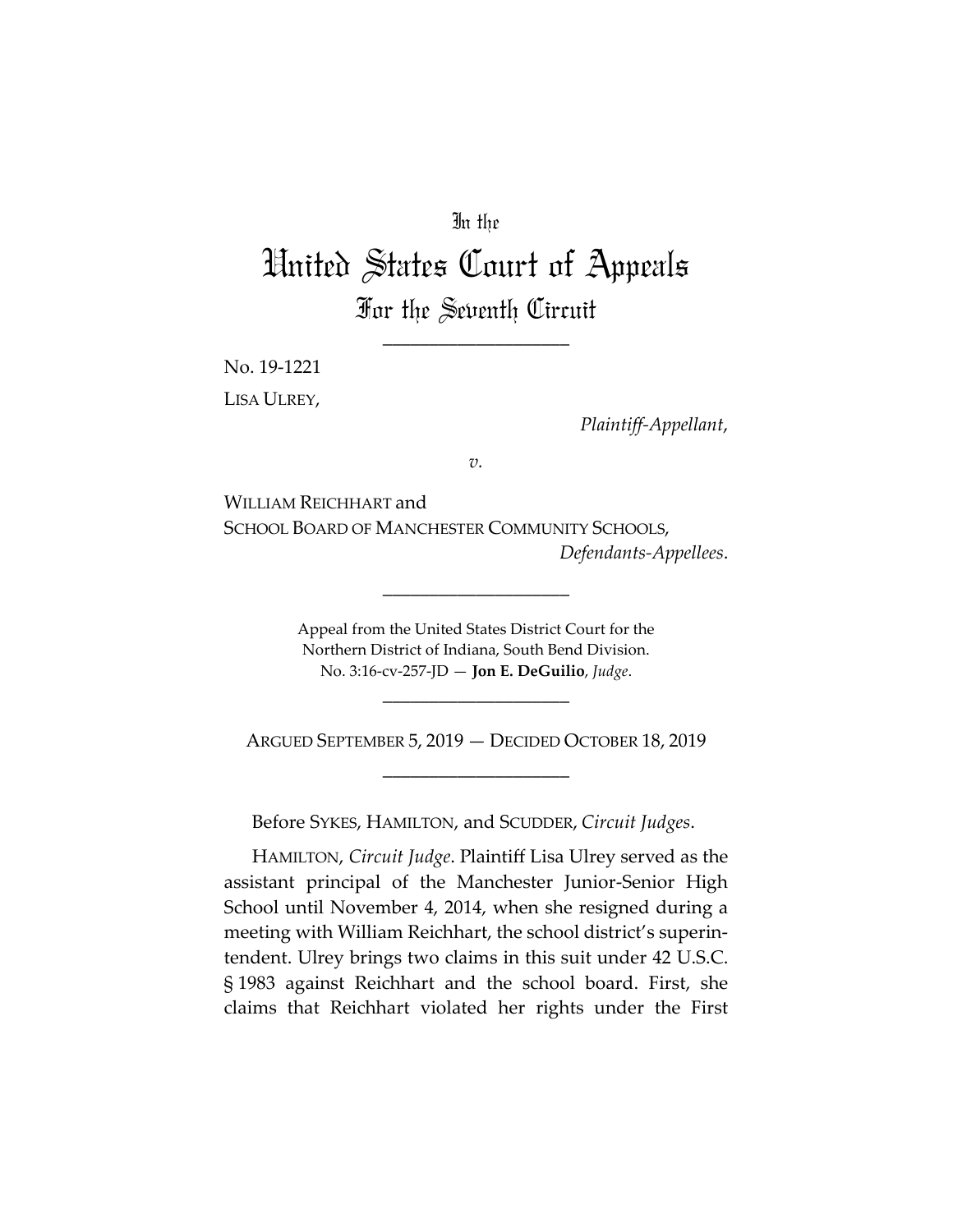Amendment by retaliating against her for her speech about a student discipline issue. Second, she contends that the defendants violated her Fourteenth Amendment rights by coercing her to resign, depriving her of her property interest in her job without due process of law. The district court granted summary judgment to the defendants on both claims. We affirm. Undisputed facts show that Ulrey spoke about the discipline issue in her capacity as an employee, so the First Amendment did not protect her speech. Ulrey also failed to present evidence sufficient to support a finding that her resignation was involuntary.

## I. *Claim for First Amendment Retaliation*

Citizens do not surrender their First Amendment rights by accepting public employment, but legal doctrine in this field tries to maintain a careful balance between the interests of the employee as a citizen and the interests of the employer-government in serving the public. *Lane v. Franks*, 573 U.S. 228, 231 (2014), citing *Pickering v. Board of Education*, 391 U.S. 563, 568 (1968). The First Amendment claim here arises from a disagreement between plaintiff Ulrey and defendant Reichhart concerning student discipline. Because we review a grant of summary judgment against Ulrey, we recount facts in the light reasonably most favorable to her. See *Healy v. City of Chicago*, 450 F.3d 732, 738 (7th Cir. 2006).

In August 2014, Superintendent Reichhart granted an adult student permission to possess cigarettes (though not to smoke them) on school grounds. Ulrey learned of that decision and disagreed with it. Without approaching Reichhart first, Ulrey called the president of the school board, Sally Krouse. Krouse in turn emailed Reichhart to express her concern about his decision. Reichhart then rebuked Ulrey for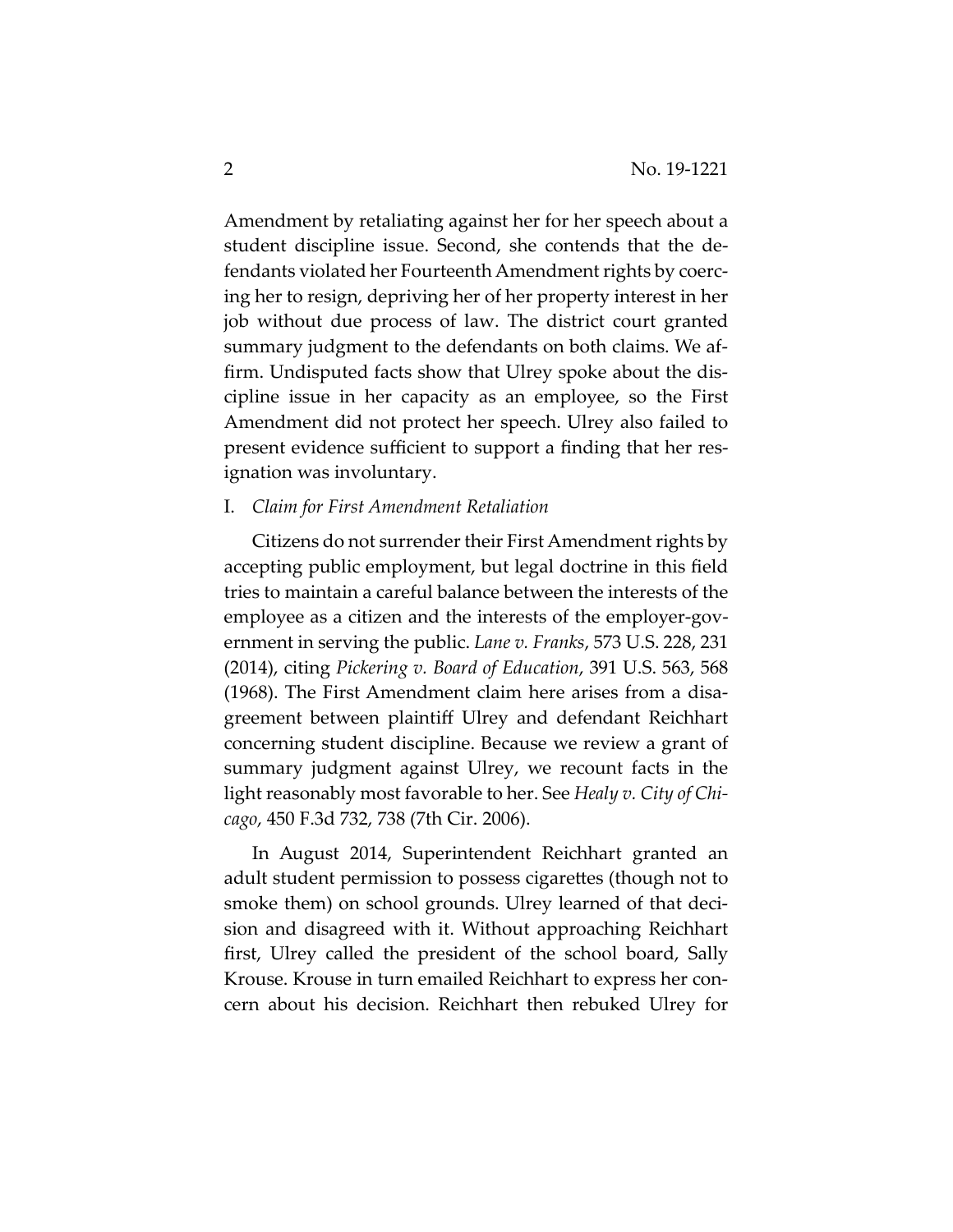going over his head, threatening to reprimand her formally if she did not apologize. She did apologize. She claims in this lawsuit, however, that Reichhart forced her to resign three months later to retaliate against her for her call to Krouse.

In maintaining the critical balance under the *Pickering* and *Lane* line of cases, the threshold question in a public employee's First Amendment retaliation suit is whether the employee's speech was constitutionally protected. E.g., *Swetlik v. Crawford*, 738 F.3d 818, 825 (7th Cir. 2013). If Ulrey's call to Krouse had been protected speech, then we would need to decide whether Ulrey presented evidence that her call motivated Reichhart to inflict on her deprivations likely to deter speech. *Id.*

We do not need to reach those issues, however, because Ulrey's speech was unprotected as a matter of law. See *Connick v. Myers*, 461 U.S. 138, 148 n.7 (1983) (noting that the "inquiry into the protected status of speech is one of law, not fact"). Ulrey's claim fails at this first step. The undisputed facts show that she spoke to Krouse as an employee, not a private citizen. "In order for a public employee to raise a successful First Amendment claim for her employer's restriction of her speech, the speech must be in her capacity as a private citizen and not as an employee." *McArdle v. Peoria School Dist. No. 150*, 705 F.3d 751, 754 (7th Cir. 2013). The test for distinguishing private speech from employee speech is whether the employees speak "pursuant to their official duties." *Spiegla v. Hull*, 481 F.3d 961, 965 (7th Cir. 2007), quoting *Garcetti v. Ceballos*, 547 U.S. 410, 421 (2006).

Ulrey argues that reporting the superintendent's alleged misconduct or violation of district policy on tobacco fell outside her official duties. Since the Supreme Court decided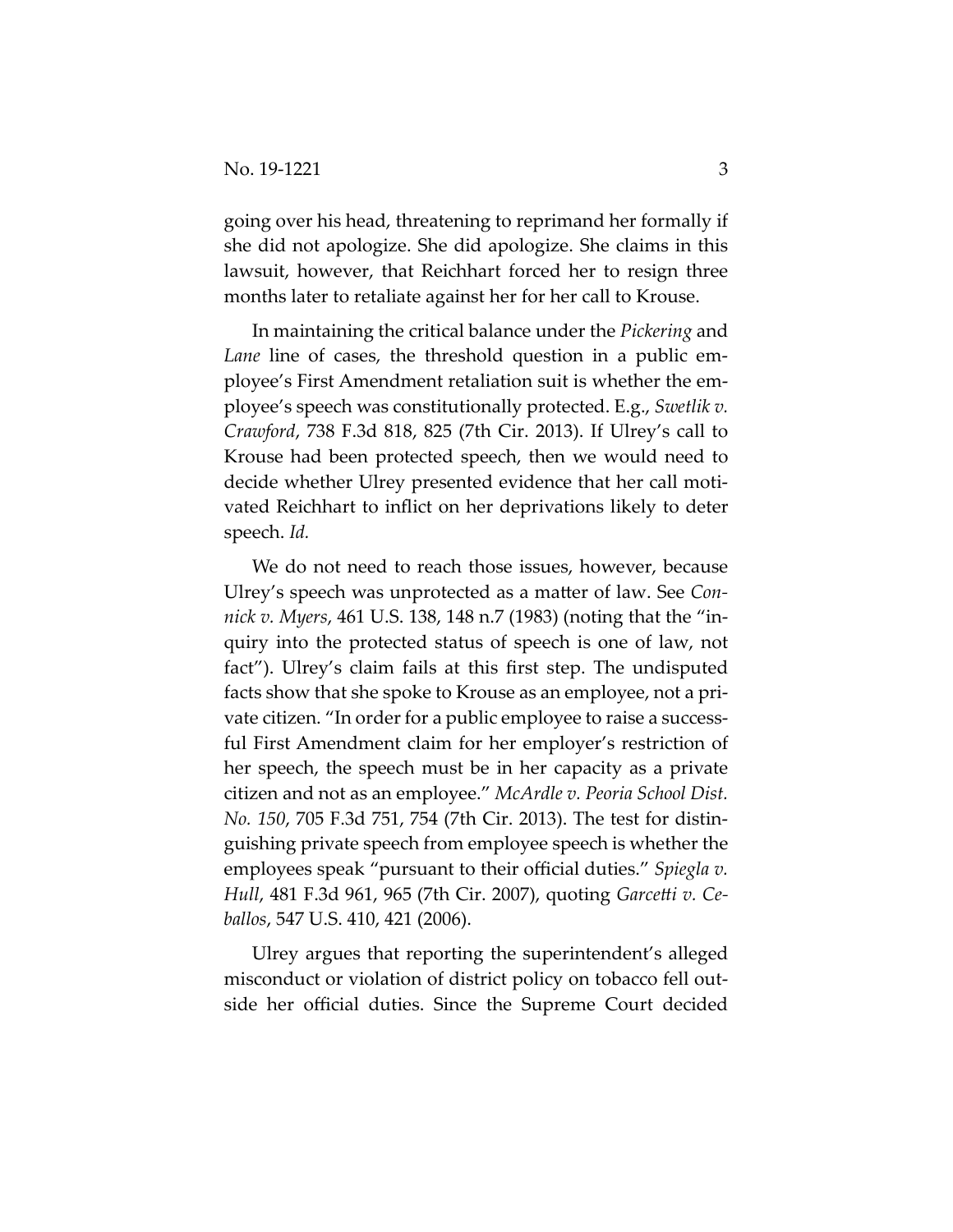*Garcetti*, however, we have repeatedly rejected such claims for a whistleblower carve-out from the category of unprotected employee speech. In *Garcetti*, the employee wrote a memorandum detailing governmental misconduct. The Supreme Court held that his speech was unprotected because the memorandum "was written pursuant to [his] official duties." 547 U.S. at 421. *Garcetti* suggested that "legislative enactments" such as "whistle-blower protection laws and labor codes," rather than the First Amendment, ought to protect employees obliged to report official misconduct as part of their job. *Id.* at 425.

Shortly after *Garcetti* was decided, we applied it to a case like Ulrey's. In *Spiegla*, a prison guard stationed at the main gate reported her supervisor for letting a vehicle pass without the required search for contraband. See 481 F.3d at 962–63. We held that the guard "spoke as an employee, not a citizen, because ensuring compliance with prison security policy was part of what she was employed to do." *Id.* at 966. The fact that her statements "highlighted potential misconduct by prison officers" did not affect the analysis under *Garcetti*. *Id.* at 967.

As the district court recognized, we have applied this reasoning in many different employment contexts. See, e.g., *Kubiak v. City of Chicago*, 810 F.3d 476, 481 (7th Cir. 2016) (police officer reporting misconduct of co-worker); *McArdle*, 705 F.3d at 753 (school principal reporting misconduct of district academic officer); *Renken v. Gregory*, 541 F.3d 769, 772 (7th Cir. 2008) (professor reporting misconduct of dean); *Vose v. Kliment*, 506 F.3d 565, 570 (7th Cir. 2007) (police supervisor reporting misconduct of detectives); see also *Ulrey v. Reichhart*, 2018 WL 6435652, at \*4–6 (N.D. Ind. Dec. 7, 2018).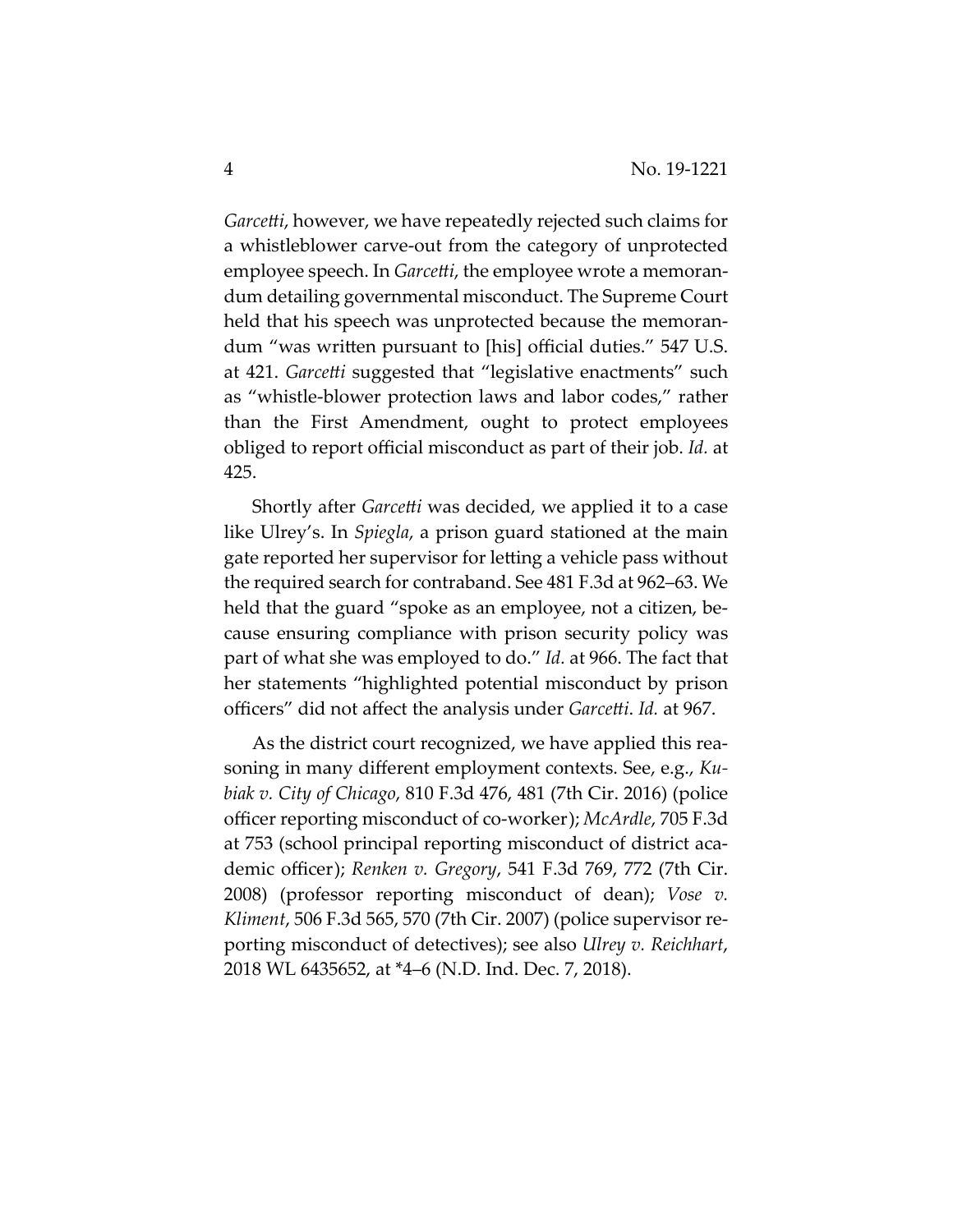This line of decisions—which Ulrey failed to acknowledge or address in the district court and on appeal, even after the district court relied upon them—required summary judgment for defendants. Even if Superintendent Reichhart violated school district policy by making an exception allowing an adult student to possess cigarettes when he attended school, Ulrey's speech fell within her official duties. Her written job description included duties to "coordinate and administer student attendance and discipline policies," just as the guard in *Spiegla* was paid to monitor vehicles coming into the prison. Ulrey's complaint to the school board president fell within the scope of her job and was unprotected employee speech, not protected citizen speech.

The two cases that Ulrey relies on do not help her position. In both *Lane v. Franks*, 573 U.S. 228 (2014), and *Chrzanowski v. Bianchi*, 725 F.3d 734 (7th Cir. 2013), the plaintiffs' speech was protected because they spoke as citizens, in non-employee capacities, not because they reported misconduct. In *Lane*, the Supreme Court held that sworn testimony given under subpoena in a criminal trial was citizen speech even though the plaintiff was testifying against a former co-worker about misconduct in their office. 573 U.S. at 239. Similarly, in *Chrzanowski*, we held that a prosecutor who testified against his supervisor before a grand jury and at trial spoke as a citizen. 725 F.3d at 739–40. These cases turned on the speech's context, not its content. See *Lane*, 573 U.S. at 240 ("The critical question under *Garcetti* is whether the speech at issue is itself ordinarily within the scope of an employee's duties, not whether it merely concerns those duties."); see also *Swetlik*, 738 F.3d at 826 (observing that employee's statements in police union meetings and grievances reporting police chief's misconduct submitted by plaintiff in his capacity as a union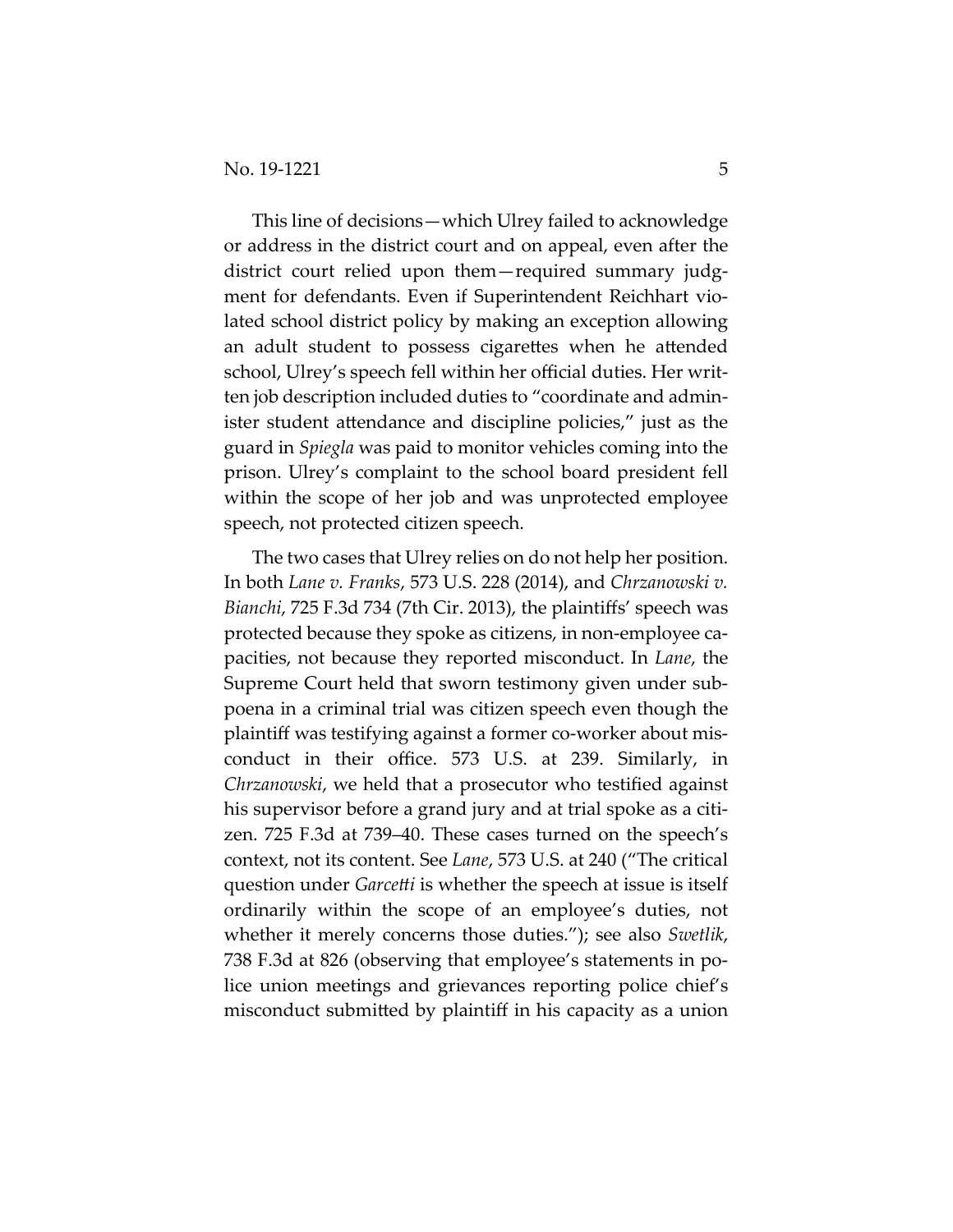member were not employee speech). Ulrey's call to the school board president was not comparable to sworn testimony before a court or grand jury.

Ulrey raises one other point that, she argues, creates a dispute of material fact to preclude summary judgment. The adult student whom Reichhart had allowed to possess cigarettes attended a special program called "Squire Academy" named for the school mascot—that operated somewhat independently from the high school. Accepting Ulrey's allegations as true, her authority to enforce the student handbook did not extend to Squire Academy students. Ulrey argues that her speech to Krouse thus fell outside her duties as assistant principal.

We disagree. This administrative division cannot bear the weight Ulrey places on it. Squire Academy occupied the same building complex as the high school, and Ulrey states that she had "administrative responsibility" over the "physical classroom" in which it met. Explaining her decision to call Krouse, Ulrey testified that "students should not be allowed to have tobacco on school property for any reason" because it was "against the student handbook." She also confirmed that she was "angry because of [her] role in enforcing the handbook." Squire Academy disciplinary decisions bore closely on Ulrey's duties even if she lacked total control over them, and we do not parse the precise scope of employees' duties as finely as Ulrey argues. See, e.g., *Vose*, 506 F.3d at 571 (holding that police officer's report of misconduct in a separate unit of the police department was employee speech). The district court correctly granted summary judgment on the First Amendment claim.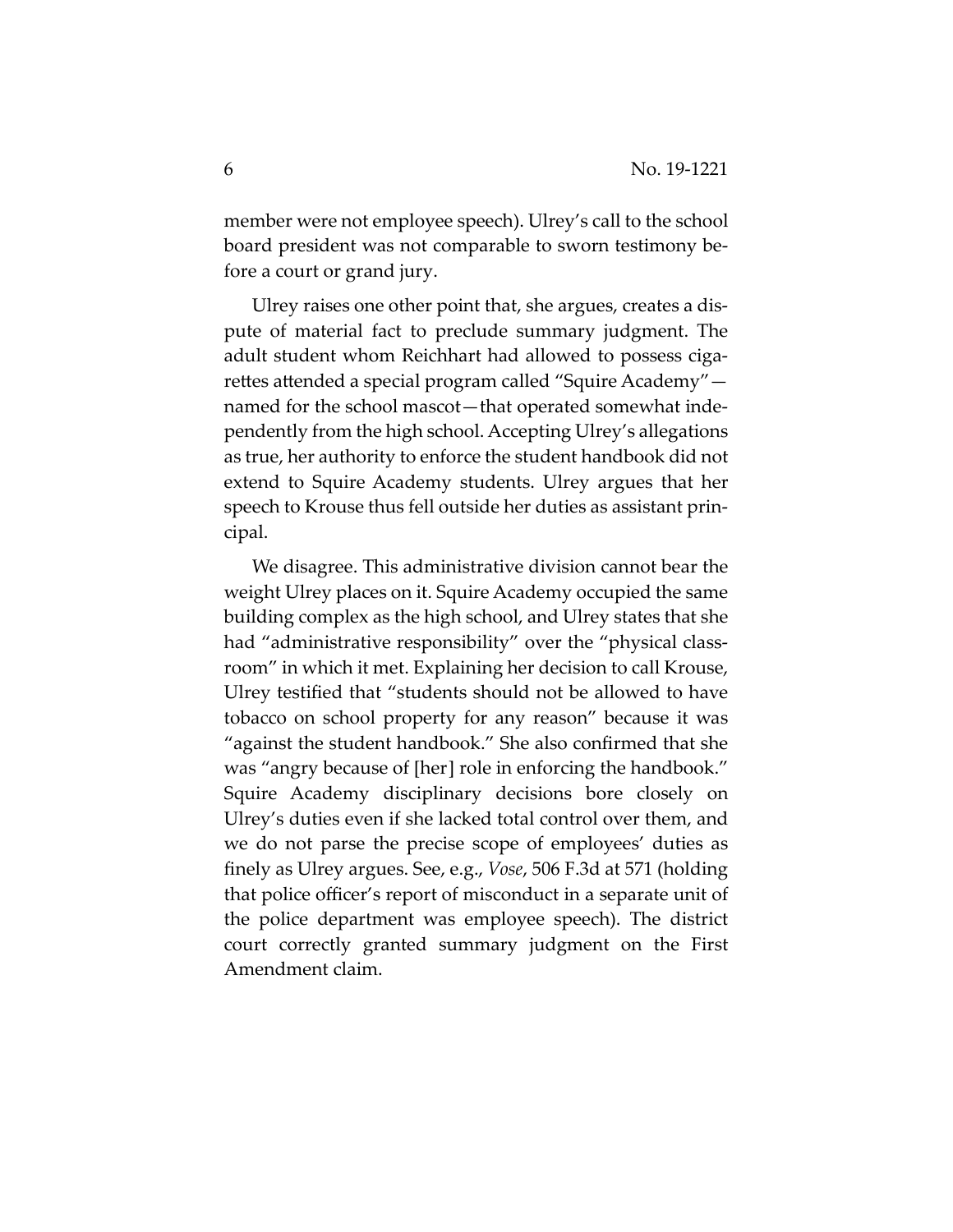## II. *Claim for Denial of Due Process*

Ulrey's due-process claim stems from her resignation on November 4, 2014, three months after her call to the school board president. When a public employee has a property interest in his or her continued employment, typically shown by proving that the employee may be fired only for good cause, the state may not terminate the employment without due process of law. E.g., *Phelan v. City of Chicago*, 347 F.3d 679, 681 (7th Cir. 2003); see generally *Cleveland Board of Education v. Loudermill*, 470 U.S. 532, 538 (1985); *Board of Regents v. Roth*, 408 U.S. 564, 577 (1972). Reichhart and the School Board agree that Ulrey had a protected interest in continued employment. Indiana gives public school teachers and administrators statutory protections that spell out the details of procedures used to vindicate this due process right. See Ind. Code § 20-28-7.5- 1 et seq. (2014) (teachers); Ind. Code § 20-28-8-2 (2014) (principals and assistant principals).[1](#page-6-0)

If Reichhart had tried to fire Ulrey, these procedural protections would have been available to her. She did not invoke these procedural protections because she resigned. The general rule is that an employee who resigns—voluntarily relinquishing her interest in continued employment—may not complain of a lack of due process. See *Palka v. Shelton*, 623 F.3d 447, 453 (7th Cir. 2010) (affirming dismissal of due-process claim by employee who resigned). There are narrow exceptions, however. In *Palka* we identified two types of

<span id="page-6-0"></span> $1$  Principals and assistant principals like Ulrey work under the regular teacher's contract. See Ind. Code § 20-28-8-2(1). Indiana substantially revised the grounds and procedures for cancelling teacher contracts in 2011, but those amendments are not relevant here. See *Elliott v. Bd. of School Trustees of Madison Consol. Schools*, 876 F.3d 926, 928–30 (7th Cir. 2017).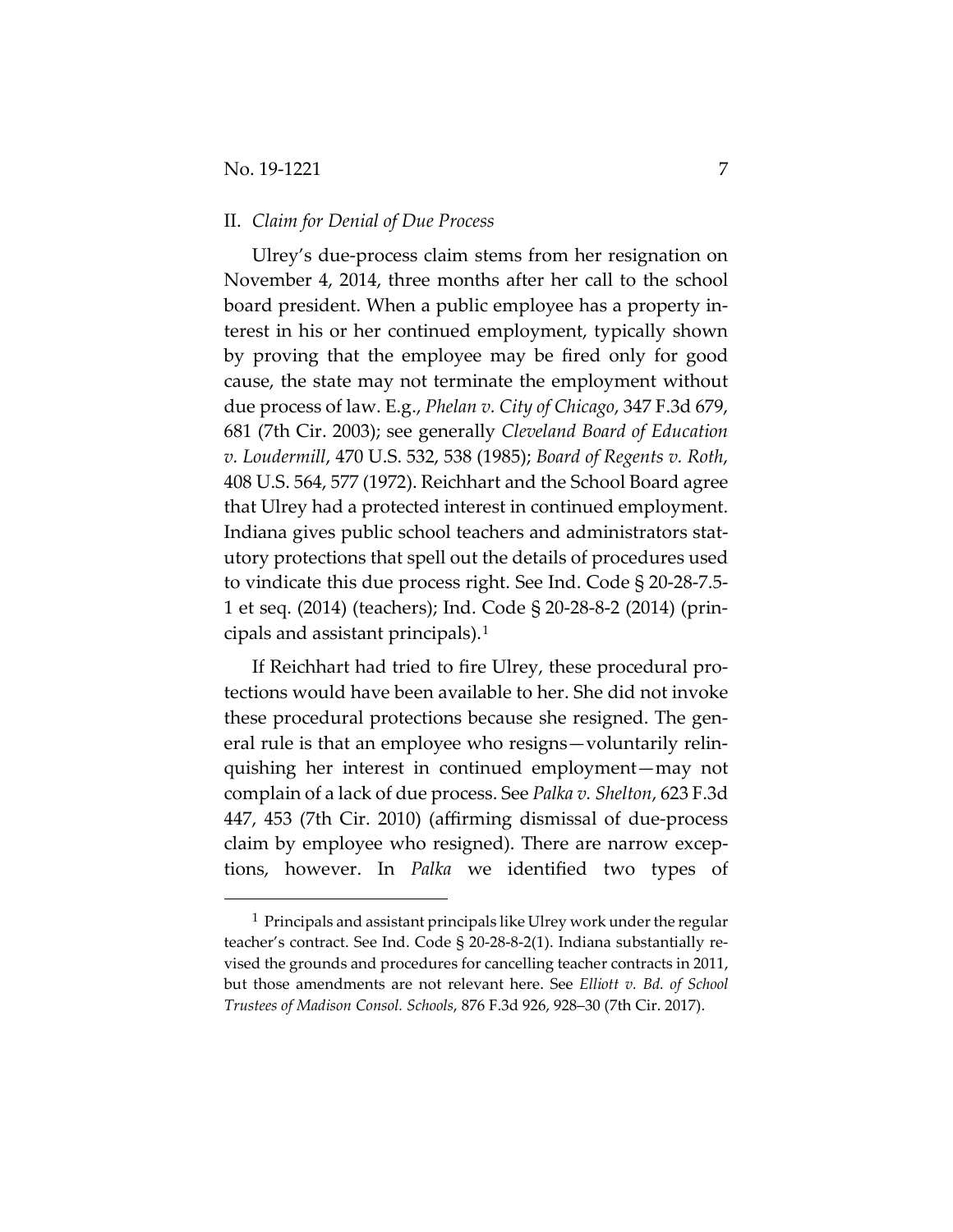"involuntary resignation" that amount to termination: constructive discharge and coerced resignation. "Constructive discharge" is akin to a hostile work environment claim and may occur "when an employer makes employment so unbearable that an employee resigns." *Id.*; see *Pennsylvania State Police v. Suders*, 542 U.S. 129, 146–47 (2004) (explaining comparison to hostile work environment). Coerced resignation, on the other hand, is "characterized by the presence of a Hobson's choice in which the employee must resign or suffer severe consequences, such as facing criminal charges." *Palka*, 623 F.3d at 453.

These two types of involuntary resignation are closely related. See *Patterson v. Portch*, 853 F.2d 1399, 1405–06 (7th Cir. 1988). The primary distinction may be temporal: Whereas constructive discharge results when an employee must endure intolerable working conditions over some period of time, a specific threat or misrepresentation concerning future harm can provoke a coerced resignation. See *Graehling v. Village of Lombard*, 58 F.3d 295, 297–98 (7th Cir. 1995) (likening coerced resignation to signing a resignation letter at gunpoint).

Before considering whether Ulrey can avoid summary judgment under either theory, we summarize the events that led up to Ulrey's resignation on November 4, 2014. Where there are disputes, we credit Ulrey's account because we are reviewing a grant of summary judgment against her. The problems apparently began with faulty processing of teaching licenses at nearby Manchester University, where Ulrey had studied for her most recent license renewal. In an October 28 email, Reichhart notified all district teachers of potential errors on such licenses and stressed the serious nature of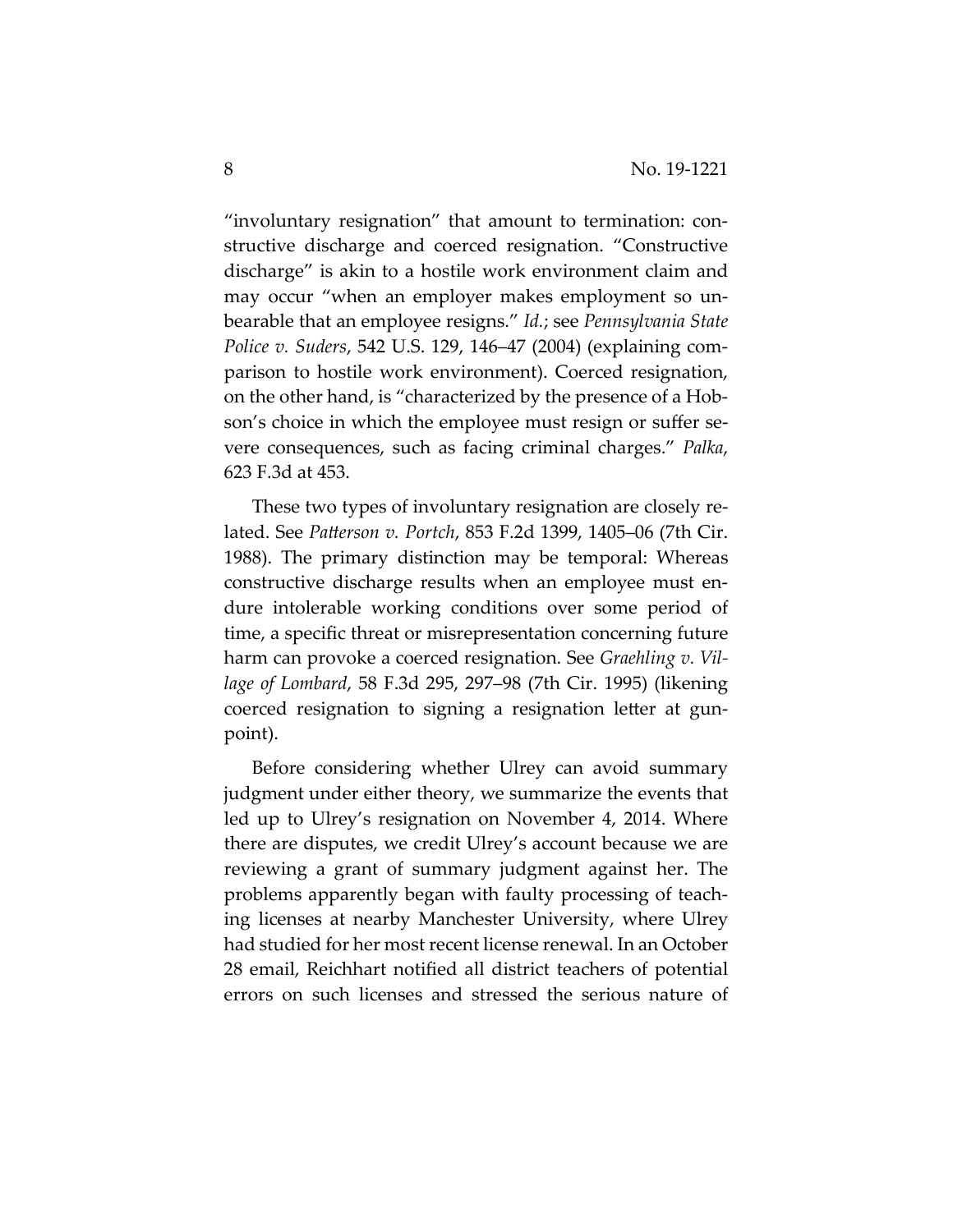licensing defects. Later that morning, Ulrey logged on to a state website to check her own license. She discovered a problem and promptly notified her superiors, including Reichhart. The error related to Ulrey's eligibility to hold an administrative license, which she needed to serve as an assistant principal.

That same day, Reichhart called the state Department of Education with Ulrey present. A state official told them that the error could be resolved. The next morning, the official contacted Ulrey to ask permission to remove false entries, and she promptly agreed. Yet Reichhart's concerns were not assuaged; he emailed Ulrey on October 31 because he could not find her corrected license online. That same day, he met in his office with Ulrey and two others: Nancy Alspaugh, the high school principal, and Scott Bumgardner, the business manager. In the meeting, Reichhart berated Ulrey for the error and implied that he did not believe it had been an honest mistake.

Tensions came to a head on November 4, when Reichhart again called a meeting with Ulrey, Alspaugh, and Bumgardner. Reichhart stated that he could not "get past" the licensing situation. According to her testimony, Ulrey was "baffled" and "asked him if he was asking for my resignation." Reichhart replied that he was. He then handed her a letter of resignation he had already prepared for her. Ulrey signed the letter during the meeting. That same night, the school board approved Ulrey's resignation on its consent agenda.

Ulrey argues that these facts present a genuine dispute as to whether her resignation was coerced. Ulrey does not commit herself to either legal test for involuntary resignation; rather, she asks us to consider what she describes as a "reasonable person" standard, arguing that a trier of fact must always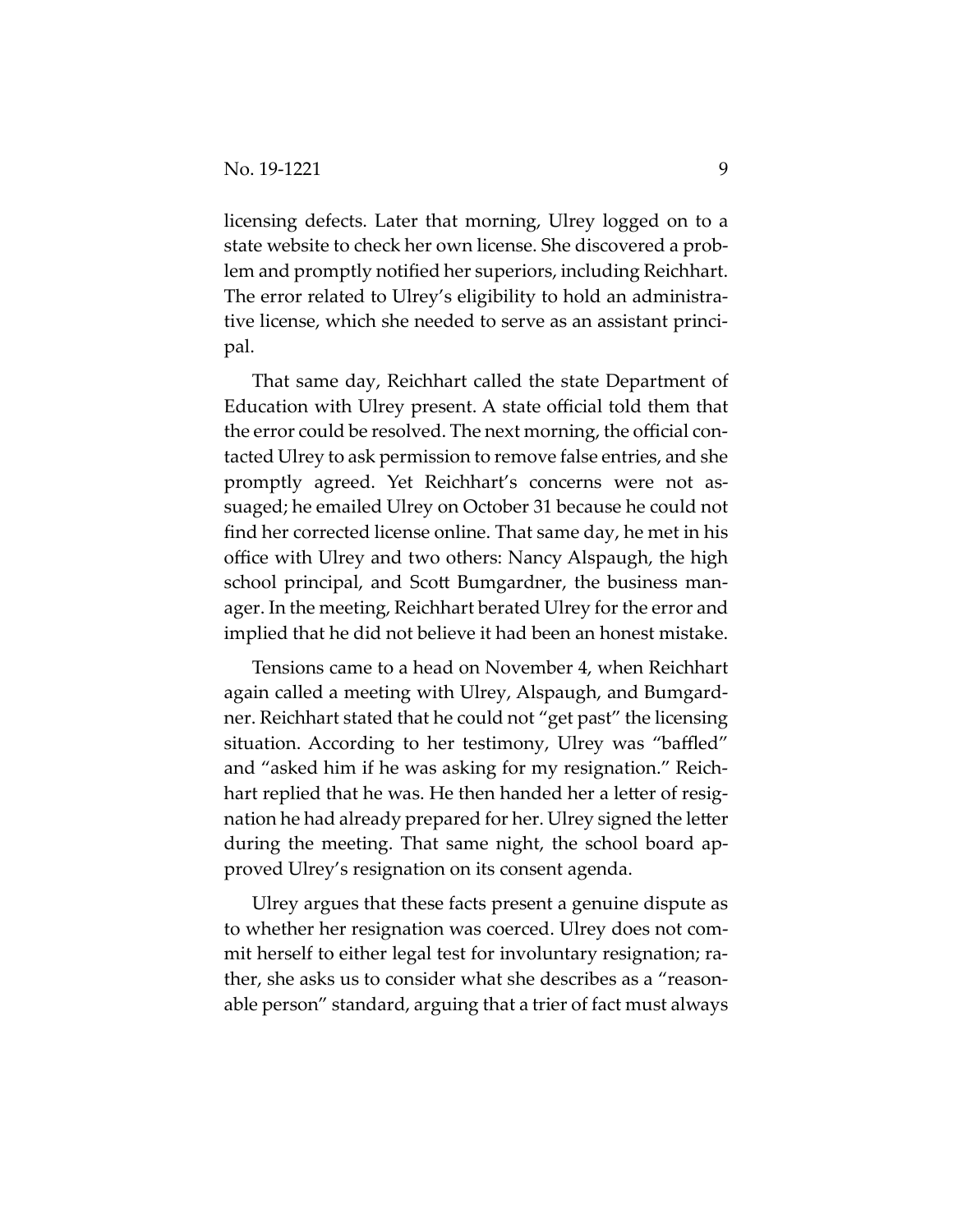determine the voluntariness of a resignation. Yet, as summarized above, the tests for constructive discharge and coerced resignation do not ask generically whether a reasonable employee would perceive a "free choice." Ulrey needed to produce evidence upon which a reasonable jury could rule in her favor under one of the established formulas for involuntary resignation. For due-process purposes, there is a critical difference between a resignation and a discharge, and that difference must be protected by insisting that the exceptions for constructive discharges and coerced resignations be kept narrow. The test is not whether the employee who resigned was happy about resigning or even whether the employer asked for the resignation.

Taking the exceptions in turn, Ulrey's case is not a good fit for constructive discharge. She claims that she felt coerced to resign in a specific meeting with her supervisor, not that her conditions of employment became intolerable over time. A constructive discharge can result from a hostile work environment only if the environment is "even more egregious than that needed for a hostile work environment." *Thompson v. Memorial Hosp. of Carbondale*, 625 F.3d 394, 401 (7th Cir. 2010). Ulrey has not presented evidence of conditions even approaching that high standard.[2](#page-9-0)

<span id="page-9-0"></span> <sup>2</sup> Constructive discharge can sometimes refer to a situation where "an employer acts in a manner so as to have communicated to a reasonable employee that she will be terminated." *Wright v. Illinois Dep't of Children & Family Servs*., 798 F.3d 513, 527 (7th Cir. 2015). But only at-will employees can show constructive discharge under this approach. Employees who enjoy due-process protections cannot assume that the start of termination proceedings will result in termination. See *Cigan v. Chippewa Falls School*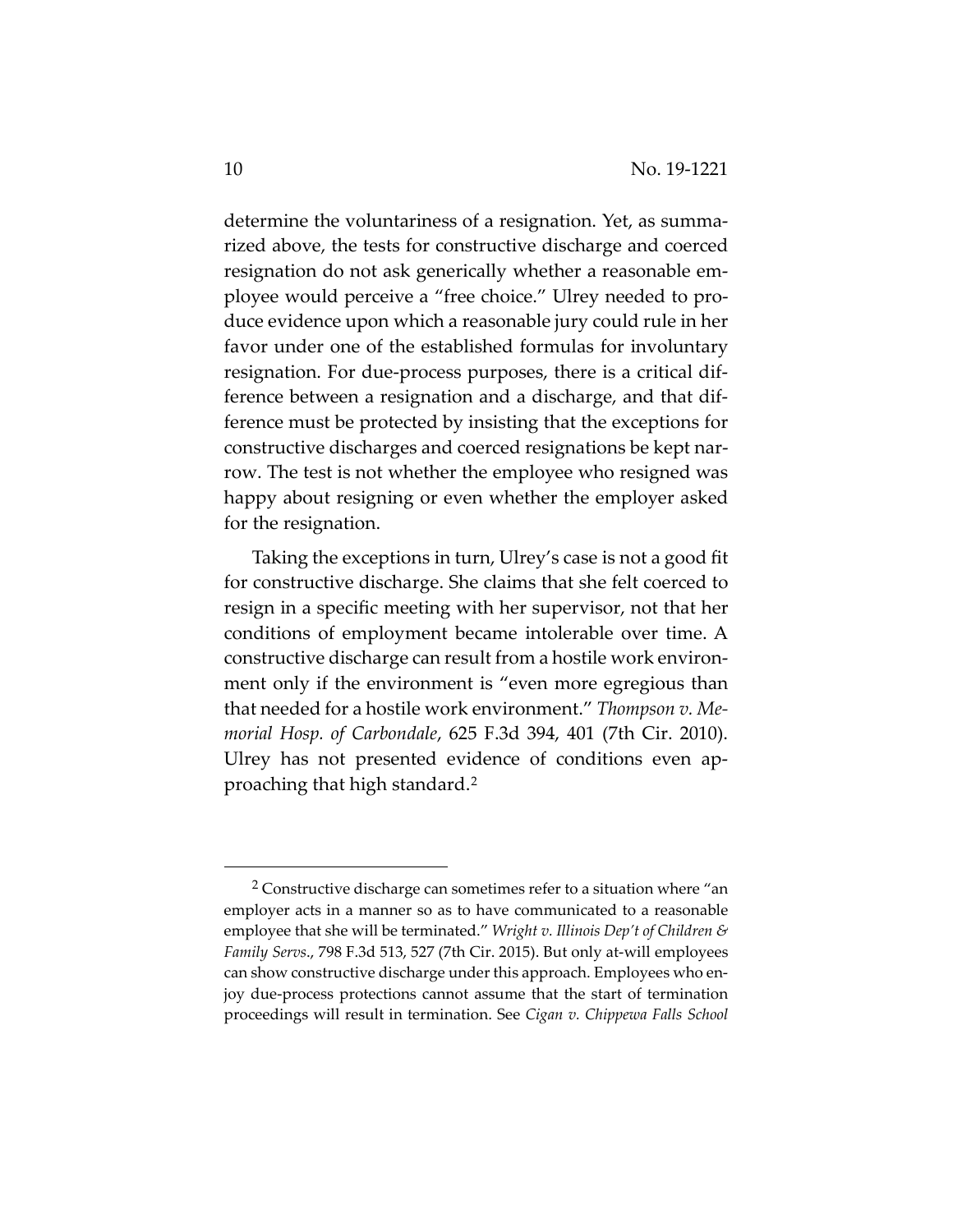$\overline{a}$ 

Ulrey's theory also falls well short of creating a genuine dispute of material fact under a coerced resignation theory. The most a jury could infer is that Reichhart threatened to fire Ulrey because of the licensing errors. Reichhart, for instance, admits that he told Ulrey it was in her "best interest" to resign. But the possibility of eventual termination, without more, cannot render a resignation involuntary; otherwise, a due process violation would result whenever a public employee resigned rather than asserting his or her (usually extensive) procedural rights. See *Palka*, 623 F.3d at 453 ("That Palka decided to resign rather than risk an unfavorable Merit Board decision does not make his resignation involuntary.").

In contrast, the rare, legally viable claims of coerced resignation have typically involved threats beyond termination, such as criminal prosecution or physical harm. See, e.g., *Benuzzi v. Board of Education of the City of Chicago*, 119 F. Supp. 3d 917, 927 (N.D. Ill. 2015) (denying motion for summary judgment where jury could find that plaintiff retired in response to threat of criminal prosecution); *Lynd v. Bristol Kendall Fire Protection Dist*., 2012 WL 3069391, at \*4 (N.D. Ill. July 26, 2012) (denying motion to dismiss; plaintiff alleged he resigned in response to threats to harm his family). We have also held that a material misrepresentation that induces resignation can constitute coercion. See *Spreen v. Brey*, 961 F.2d 109, 112–13 (7th Cir. 1992) (affirming denial of summary judgment for employer on due-process claim where employee said she was threatened with loss of vested pension benefits if she did not resign and were instead fired); cf. *Covington v. Dep't of Health & Human Services*, 750 F.2d 937, 942 (Fed. Cir. 1984) (federal

*Dist*., 388 F.3d 331, 333 (7th Cir. 2004) ("The only way to know how matters will turn out is to let the process run its course.").